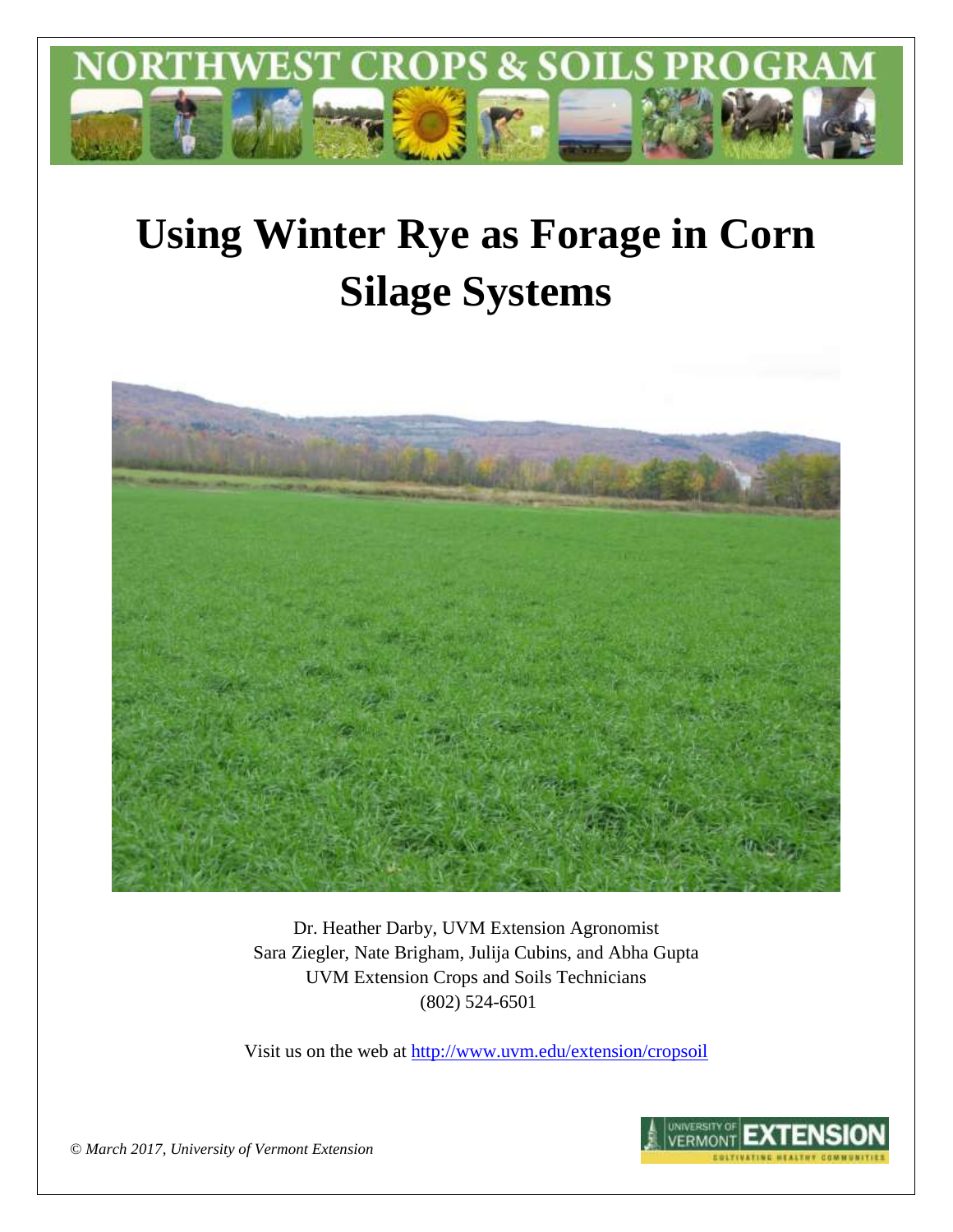#### **USING WINTER RYE AS FORAGE IN CORN SILAGE SYSTEMS Dr. Heather Darby, University of Vermont Extension [heather.darby\[at\]uvm.edu](mailto:heather.darby@uvm.edu?subject=2013%20Long%20Season%20Corn%20Report)**

Producing sufficient high quality forage throughout the year is becoming difficult given current economic and environmental pressures. Farmers are looking for strategies to improve yield and quality of their own forage to reduce the financial burden of purchasing feed off-farm. One strategy for accomplishing this is utilizing winter grains, such as winter rye, as forage crops. These crops could be grazed or harvested in the fall to extend the grazing season, and in the spring could provide early forage prior to planting corn silage. To better understand how to successfully integrate winter rye forage into corn silage cropping systems, the University of Vermont Northwest Crops and Soils Program initiated a trial altering winter rye planting dates in combination with varying corn maturities.

## **MATERIALS AND METHODS**

In the fall of 2015, winter rye was planted on three dates spanning the month of September (Table 1). Soil was sampled at each planting date and analyzed for nitrate nitrogen (N) and available phosphorus (P) content at the University of Vermont Agricultural and Environmental Testing Laboratory in Burlington, VT.

| <b>Location</b>               | <b>Borderview Research Farm - Alburgh, VT</b>    |
|-------------------------------|--------------------------------------------------|
| Soil type                     | Benson rocky silt loam                           |
| <b>Previous crop</b>          | Oats                                             |
| Tillage operations            | Chisel plow, disk and spike tooth harrow         |
| Planting equipment (rye/corn) | Cone seeder / No-till corn planter (corn)        |
| Seeding rates (rye/corn)      | 110 lbs $ac^{-1}$ / 34,000 seeds $ac^{-1}$       |
|                               | Rye planting date:                               |
|                               | 31-Aug 2015                                      |
| Treatments (main plot)        | 15-Sep 2015                                      |
|                               | 25-Sep 2015                                      |
|                               | No cover crop                                    |
|                               | Corn maturity and variety:                       |
|                               | Short Season (Dyna-Gro D26VP56RIB; 86 RM)        |
| <b>Treatments (subplot)</b>   | Mid-Season (Dyna-Gro D32RR56; 92 RM)             |
|                               | Long Season (Dyna-Gro D47RR23; 107 RM)           |
| <b>Replications</b>           | 4                                                |
| <b>Plot size (ft)</b>         | $10 \times 20$                                   |
| Corn planting date            | 23-May 2016                                      |
| Harvest dates (rye/corn)      | 28-Oct 2015, 12-May and 19-May 2016 / 4-Oct 2016 |

#### **Table 1. Winter Rye and Corn Maturity Trial Management, Alburgh, VT 2015-2016.**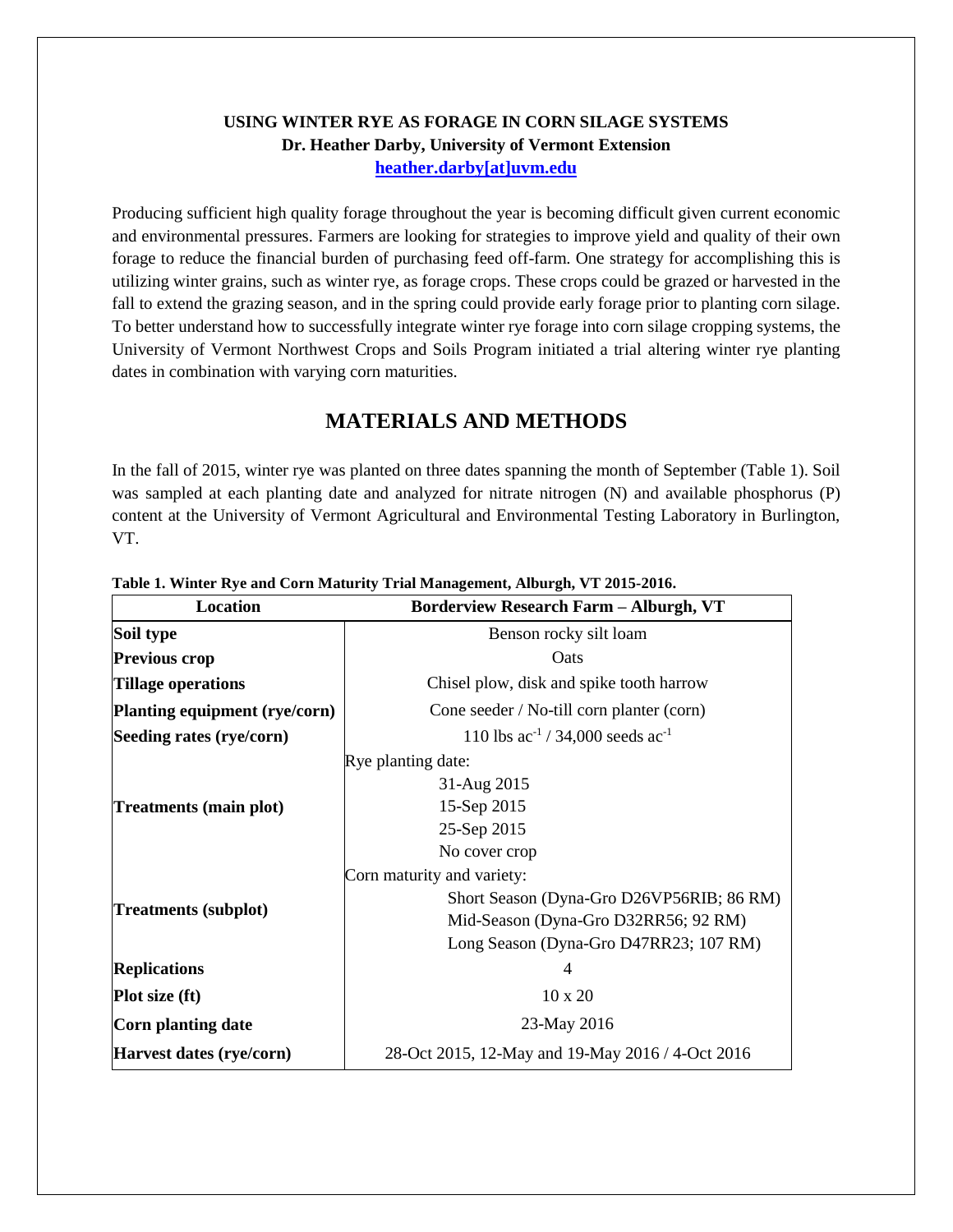Forage was harvested in the fall once temperatures had remained below 40°F for an extended period of time designating the end of the growing season for the rye. On 28-Oct 2015, plots were harvested by hand by cutting forage in two 1m sections to a height of three inches simulating grazing. The rye planted on the third planting date was not harvested because minimal growth had occurred by the time of harvest. An approximate 1 lb subsample was collected, dried, ground, and then analyzed for forage quality, nitrogen and phosphorus content. Dry matter content and yield were calculated. After harvest, the entire trial area was mowed to a height of three inches and soil was sampled and again analyzed for nitrate-N and available P. This data is still pending lab analysis and the report will be updated with this information in the future.

In the spring 2016, forage was harvested at the boot stage. Plots planted on the first planting date were harvested on 12-May and the second and third planting dates were harvested on 19-May 2016. Plots were harvested using a Carter forage harvester in a 3' x 20' area. An approximate 1 lb subsample of the harvested material was collected, dried, ground, and then analyzed for forage quality. Dry matter content and yield were calculated. After harvest, the remainder of the plots were mowed to three inches and soil was sampled for nitrate-N and available P. Winter grain stubble was terminated with RoundUp® on 20-May at a rate of 1 quart ac-1 . Three varieties of corn were planted into the grain plots using a John Deere 1750 no-till corn planter at a rate of 34,000 live seeds ac-1 on 23-May. Dyna-Gro variety D26VP56RIB was used as the short season corn variety with a relative maturity of 86 days. This variety is a Genuity<sup>®</sup> VT Triple Pro<sup>®</sup> RIB Complete® variety. Dyna-Gro variety D32RR56 was used as the mid-season corn variety with a relative maturity of 92 days. This variety is a Roundup Ready® variety. Dyna-Gro variety D47RR23 was used as the long season corn variety with a relative maturity of 107 days. This variety is also a Roundup Ready® variety. Corn was fertilized according to a pre-sidedress nitrate test on 24-Jun with 46-0-0 at a rate of 300 lbs ac-1 . Just prior to harvest, plant populations and number of ears were counted in each plot. Corn stalk nitrate samples were also collected from each plot at this time by cutting an eight inch segment of corn stalk at a height of six inches off the ground from five random plants in each plot. The samples were dried, ground, and sent to the University of Massachusetts, Amherst for analysis. Corn in all plots was harvested on 4-Oct. An approximate 1 lb subsample of harvested material was dried, ground, and then analyzed for quality.

Forage quality was analyzed using the FOSS NIRS (near infrared reflectance spectroscopy) DS2500 Feed and Forage analyzer at the University of Vermont Cereal Grain Testing Lab. Dried and coarsely-ground plot samples were reground using a cyclone sample mill (1mm screen) from the UDY Corporation. The samples were then analyzed using the FOSS NIRS DS2500 for crude protein (CP), acid detergent fiber (ADF), neutral detergent fiber (NDF), 30-hour and 48-hour digestible NDF (NDFD), and total digestible nutrients (TDN).

Mixtures of true proteins, composed of amino acids, and non-protein nitrogen make up the CP content of forages. The bulky characteristics of forage come from fiber. Forage feeding values are negatively associated with fiber since the less digestible portions of plants are contained in the fiber fraction. The detergent fiber analysis system separates forages into two parts: cell contents, which include sugars, starches, proteins, non-protein nitrogen, fats and other highly digestible compounds; and the less digestible components found in the fiber fraction. The total fiber content of forage is contained in the neutral detergent fiber (NDF). Because of these components and their association with the bulkiness of feeds, NDF is closely linked to feed intake and rumen fill in cows.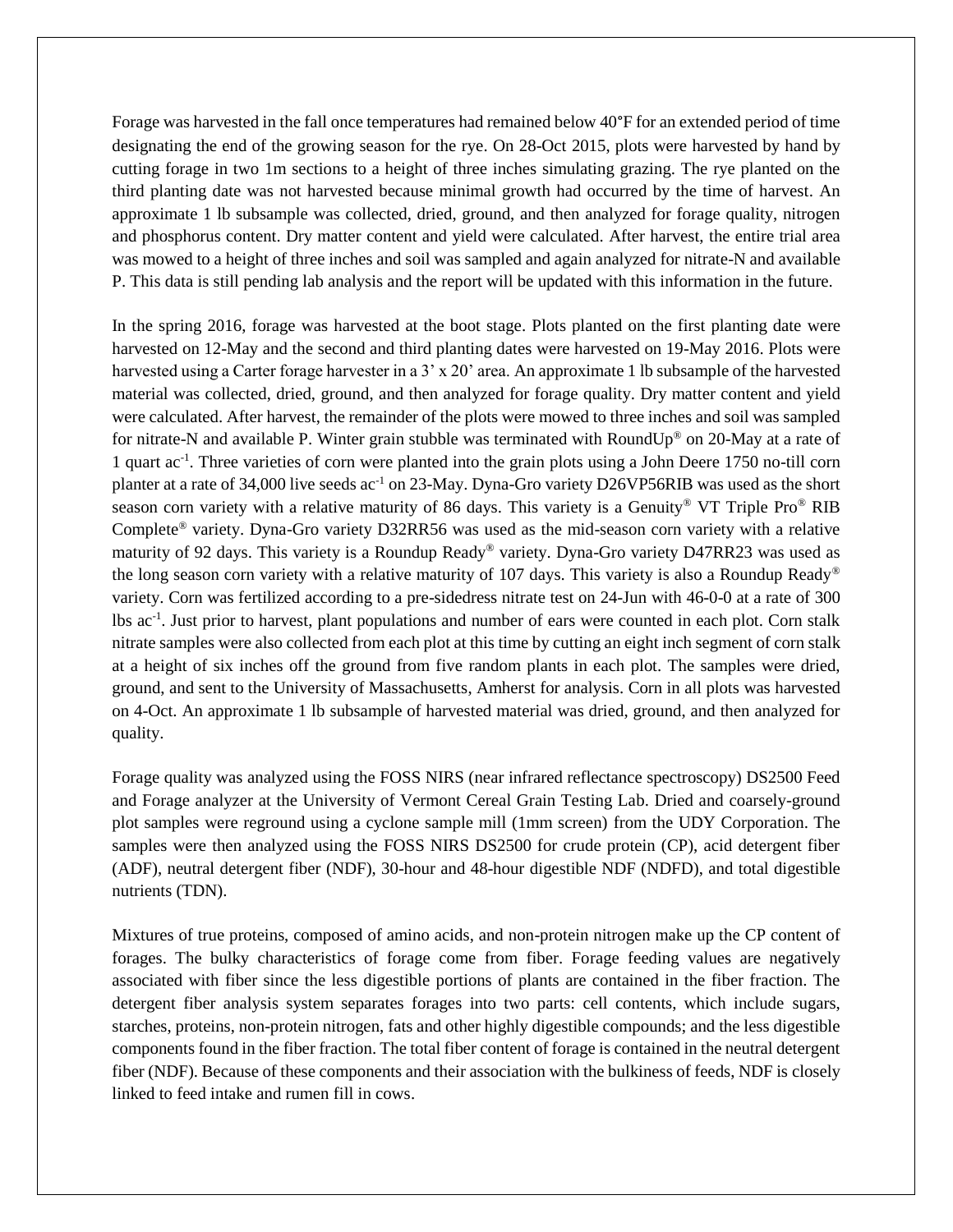Yield data and stand characteristics were analyzed using mixed model analysis using the mixed procedure of SAS (SAS Institute, 1999). Replications within trials were treated as random effects, and mixtures were treated as fixed. Treatment mean comparisons were made using the Least Significant Difference (LSD) procedure when the F-test was considered significant  $(p<0.10)$ .

Variations in yield and quality can occur because of variations in genetics, soil, and other growing conditions. Statistical analysis makes it possible to determine whether a difference among hybrids is real or whether it might have occurred due to other variations in the field. At the bottom of each table a LSD

value is presented for each variable (i.e. yield). Least Significant Differences (LSDs) at the 0.10 level of significance are shown. Where the difference between two hybrids within a column is equal to or greater than the LSD value at the bottom of the column, you can be sure that for 9 out of 10 times, there is a real difference between the two hybrids. Hybrids that were not significantly lower in performance than the highest hybrid in a particular column are indicated with an asterisk. In the

| <b>Hybrid</b> | Yield  |
|---------------|--------|
| A             | 6.0    |
| B             | $7.5*$ |
| C             | $9.0*$ |
| <b>LSD</b>    | 2.0    |

example above, hybrid C is significantly different from hybrid A but not from hybrid B. The difference between C and B is equal to 1.5, which is less than the LSD value of 2.0. This means that these hybrids did not differ in yield. The difference between C and A is equal to 3.0, which is greater than the LSD value of 2.0, meaning the hybrid yields were different from one another. The asterisk indicates that hybrid B was not significantly lower than the top yielding hybrid C, indicated in bold.

## **RESULTS**

Weather data was recorded with a Davis Instrument Vantage Pro2 weather station, equipped with a WeatherLink data logger at Borderview Research Farm in Alburgh, VT (Table 2).

|                                              | $\sigma$ ,<br>2015 |         |            | 2016 |         |      |      |         |         |         |         |         |         |      |
|----------------------------------------------|--------------------|---------|------------|------|---------|------|------|---------|---------|---------|---------|---------|---------|------|
|                                              | Sep                | Oct     | <b>Nov</b> | Dec  | Jan     | Feb  | Mar  | Apr     | May     | Jun     | Jul     | Aug     | Sep     | Oct  |
| Average temperature<br>$\rm ^{\circ F)}$     | 65.2               | 46.5    | 42.2       | 37.6 | 22.7    | 23.2 | 33.9 | 39.8    | 58.1    | 65.8    | 70.7    | 71.6    | 63.4    | 50.0 |
| Departure from normal                        | 4.70               | $-1.60$ | 4.00       | 11.7 | 4.00    | 1.60 | 2.90 | $-4.90$ | 1.80    | 0.00    | 0.10    | 2.90    | 2.90    | 1.90 |
|                                              |                    |         |            |      |         |      |      |         |         |         |         |         |         |      |
| Precipitation (inches)                       | 0.30               | 2.50    | 1.80       | 3.50 | 1.30    | 3.60 | 2.50 | 2.60    | 1.50    | 2.80    | 1.80    | 3.00    | 2.50    | 5.00 |
| Departure from normal                        | $-3.30$            | $-1.09$ | $-1.30$    | 1.13 | $-0.74$ | 1.81 | 0.29 | $-0.26$ | $-1.92$ | $-0.88$ | $-2.37$ | $-0.93$ | $-1.17$ | 1.39 |
|                                              |                    |         |            |      |         |      |      |         |         |         |         |         |         |      |
| Growing Degree Days<br>(base $32^{\circ}F$ ) | 1010               | 464     | 329        | 220  | 50      | 64   | 209  | 291     | 803     |         |         |         |         |      |
| Departure from normal                        | 154                | $-37$   | 117        | 189  | 50      | 60   | 85   | $-98$   | 50      |         |         |         |         |      |
|                                              |                    |         |            |      |         |      |      |         |         |         |         |         |         |      |
| Growing Degree Days<br>(base $50^{\circ}$ F) |                    |         |            |      |         |      |      |         |         | 481     | 640     | 663     | 438     | 146  |
| Departure from normal                        |                    |         |            |      |         |      |      |         |         | 7       |         | 82      | 104     | 34   |

**Table 2. 2015-2016 weather data for Alburgh, VT.**

Based on weather data from a Davis Instruments Vantage Pro2 with WeatherLink data logger.

Historical averages are for 30 years of NOAA data (1981-2010) from Burlington, VT.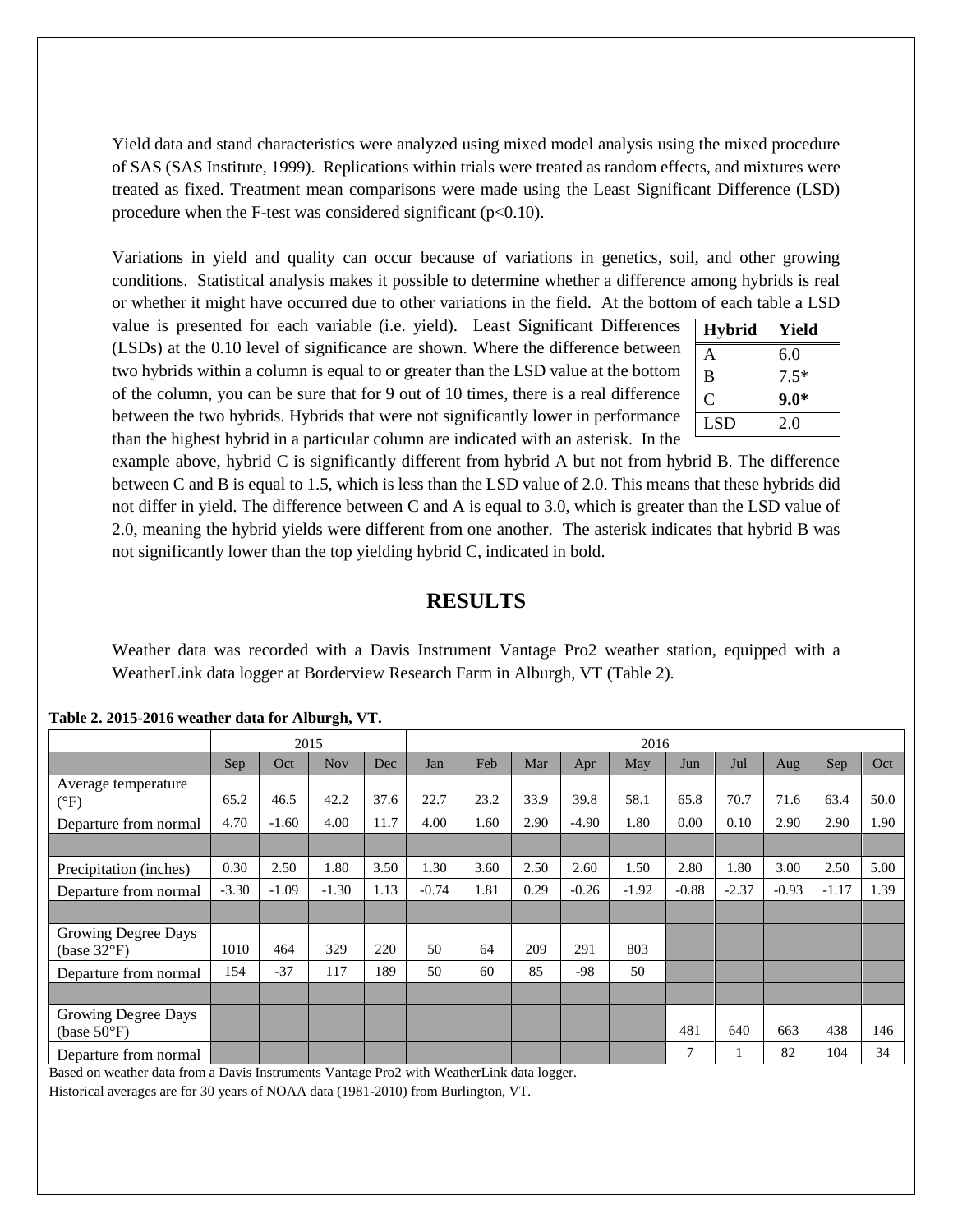Growing Degree Days (GDDs) were calculated for the winter grains at a base temperature of 32°F and 50°F for the corn. The fall of 2015 was exceptionally dry and the winter very mild. From September 2015 through May 2016, there were 3440 GDDs accumulated for the winter grains, 570 more than the 30-year normal. Precipitation during this time was below normal for all months except December, February, and March. For the corn there were 2368 GDDs accumulated from June through October, 228 more than normal. Precipitation during this time was below normal for all months except for October. Temperatures only deviated from the normal by a few degrees except in September and December 2015 which were 11.7 and 4.7 degrees above normal respectively, and April 2016 which was 4.9 degrees below normal.

#### *Impact of Planting Date*

Fall rye yield and quality varied significantly by planting date (Table 3). Most notable was the fact that rye planted at the end of September did not produce enough biomass to warrant harvest by the end of October 2015 (Image 1). The rye planted by the beginning of September yielded more than three times that of the rye planted two weeks later in mid-September. However in terms of quality, the mid-September planted rye was less mature by the time of harvest and was higher quality. This translated into protein levels 6% higher and ADF and NDF values 2% lower than the first planting date and a relative feed value (RFV) 22 points higher. Hence, in terms of having adequate biomass for grazing in the fall, the winter rye should be planted by early September.



**Image 1. Rye at fall harvest in late October 2015. From left to right: planted 25-Sep, 15-Sep, and 31-Aug.**

|                      | Dry matter               | Dry                      | Crude       |                          |                          | <b>NDFD</b>      |            |
|----------------------|--------------------------|--------------------------|-------------|--------------------------|--------------------------|------------------|------------|
| <b>Planting Date</b> | yield                    | matter                   | protein     | <b>ADF</b>               | <b>NDF</b>               | 30 <sub>hr</sub> | <b>RFV</b> |
|                      | tons $ac^{-1}$           | $\frac{0}{0}$            | % of DM     | % of DM                  | % of DM                  | % of NDF         |            |
| $31-Aug$             | 0.534                    | 22.1                     | 27.1        | 16.8                     | 33.7                     | 51.8             | 211        |
| $15-Sep$             | 0.166                    | 23.6                     | <b>33.1</b> | 14.1                     | 31.2                     | 51.6             | 233        |
| $25-Sep$             | $\overline{\phantom{0}}$ | $\overline{\phantom{a}}$ |             | $\overline{\phantom{0}}$ | $\overline{\phantom{a}}$ |                  |            |
| LSD $(p = 0.10)$     | 0.141                    | NS                       | 1.91        | 1.62                     | 1.65                     | <b>NS</b>        | 13.4       |
| Trial Mean           | 0.350                    | 22.8                     | 30.1        | 15.4                     | 32.4                     | 51.7             | 222        |

|  |  | Table 3. Winter rye fall harvest yield and quality across three planting dates, 2015. |  |  |
|--|--|---------------------------------------------------------------------------------------|--|--|
|  |  |                                                                                       |  |  |

The treatment in **bold** is the top performer for that parameter. NS-No significant difference.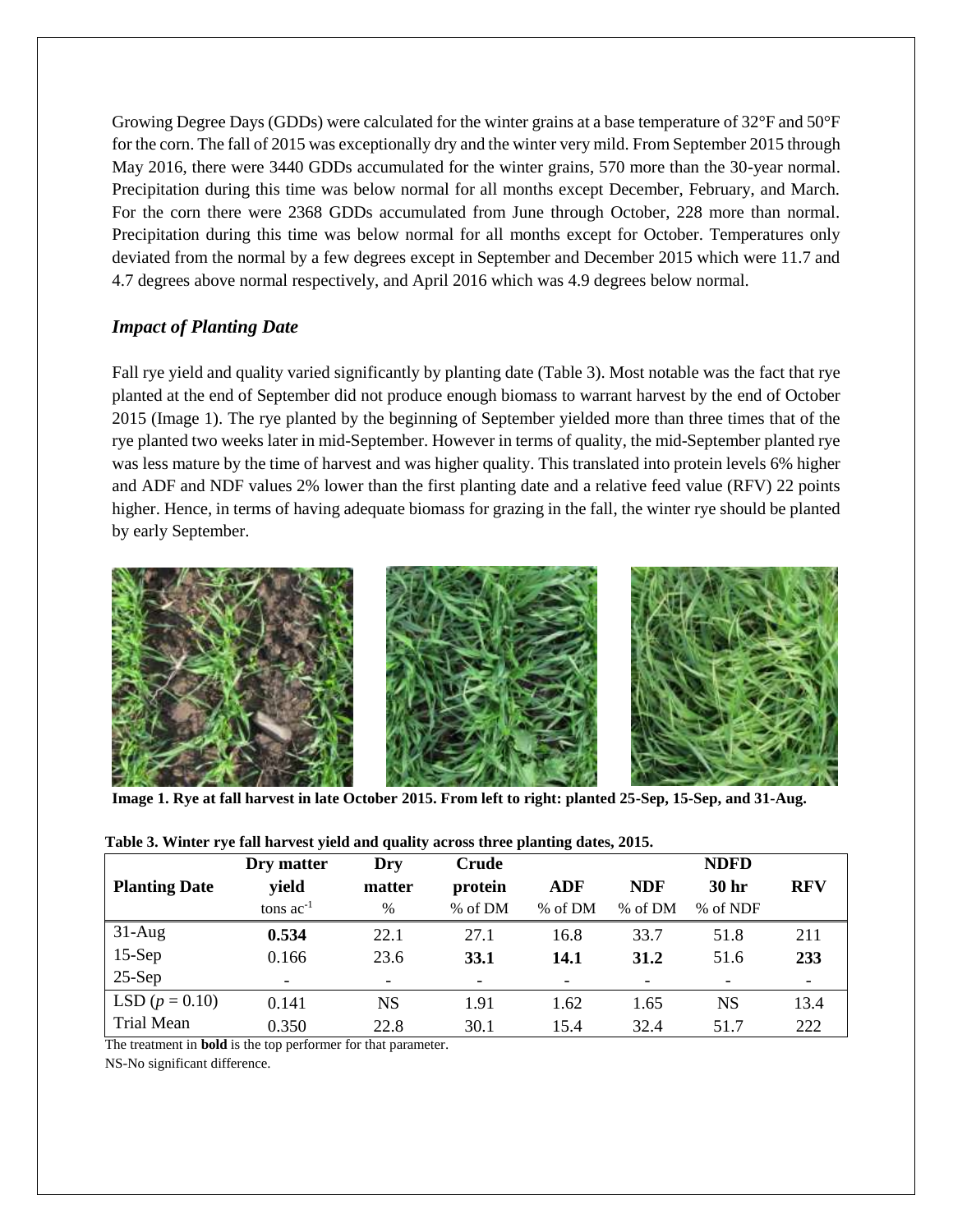In the spring 2016, yield and quality also varied statistically by planting date (Table 4). The highest yields were obtained in the second and third planting date treatments producing 2.33 and 1.78 tons  $ac^{-1}$  dry matter while the first planting date produced only 1 ton  $ac^{-1}$ . However, it is important to note that the first planting date treatment reached the boot stage and was harvested 7 days before the second and third planting date. This may account for some of the observed differences in planting date in terms of yield in the spring. The first planting date also produced the highest quality forage with about 4% higher protein, 3% lower ADF, 3-5% lower NDF, and 2% higher NDF digestibility. This translated into a RFV score 22 and 17 points higher than the second and third planting dates respectively.

| <b>Planting</b>  | Dry matter     | Dry           | Crude   |         |            | <b>NDFD</b>      |            |
|------------------|----------------|---------------|---------|---------|------------|------------------|------------|
| date             | yield          | matter        | protein | ADF     | <b>NDF</b> | 30 <sub>hr</sub> | <b>RFV</b> |
|                  | tons $ac^{-1}$ | $\frac{0}{0}$ | % of DM | % of DM | % of DM    | % of NDF         |            |
| $31-Aug$         | 0.999          | 19.3          | 19.3    | 25.0    | 41.3       | $57.2*$          | 156        |
| $15-Sep$         | 2.33           | 19.4          | 15.8    | 28.4    | 46.6       | 57.3             | 134        |
| $25-Sep$         | $1.78*$        | 19.2          | 15.4    | 28.3    | 44.8       | 55.9             | 139        |
| LSD $(p = 0.10)$ | 0.590          | <b>NS</b>     | 1.18    | 0.588   | 1.21       | 1.12             | 4.26       |
| Trial Mean       | 1.70           | 19.3          | 16.8    | 27.2    | 44.2       | 56.8             | 143        |

**Table 4. Winter rye spring harvest yield and quality across three planting dates, 2016.**

Treatments with an asterisk\* performed statistically similarly to the top performer in **bold.** NS-No significant difference.

When we compare planting dates in terms of combined spring and fall yields, the first planting date provided the most forage in the fall but only about 1 ton  $ac^{-1}$  additionally in the spring. Conversely, the second planting date produced about  $1/3$  the dry matter of the 1<sup>st</sup> planting date in the fall, but over 2 tons ac<sup>-1</sup> in the spring (Figure 1). This corresponds to the second planting date producing about 1 ton  $ac^{-1}$  more dry matter overall compared to the first planting date. Interestingly, even the third planting date produced similar overall yields to the first planting date, however all this biomass was produced in the spring as opposed to having some forage available in the fall with the first planting date. Again, it is important to note that the first planting date reached the boot stage in the spring 7 days before the second and third planting dates, so although yields were lower, there was an additional benefit of harvest timing that could allow for more timely corn planting following winter grain forage harvest.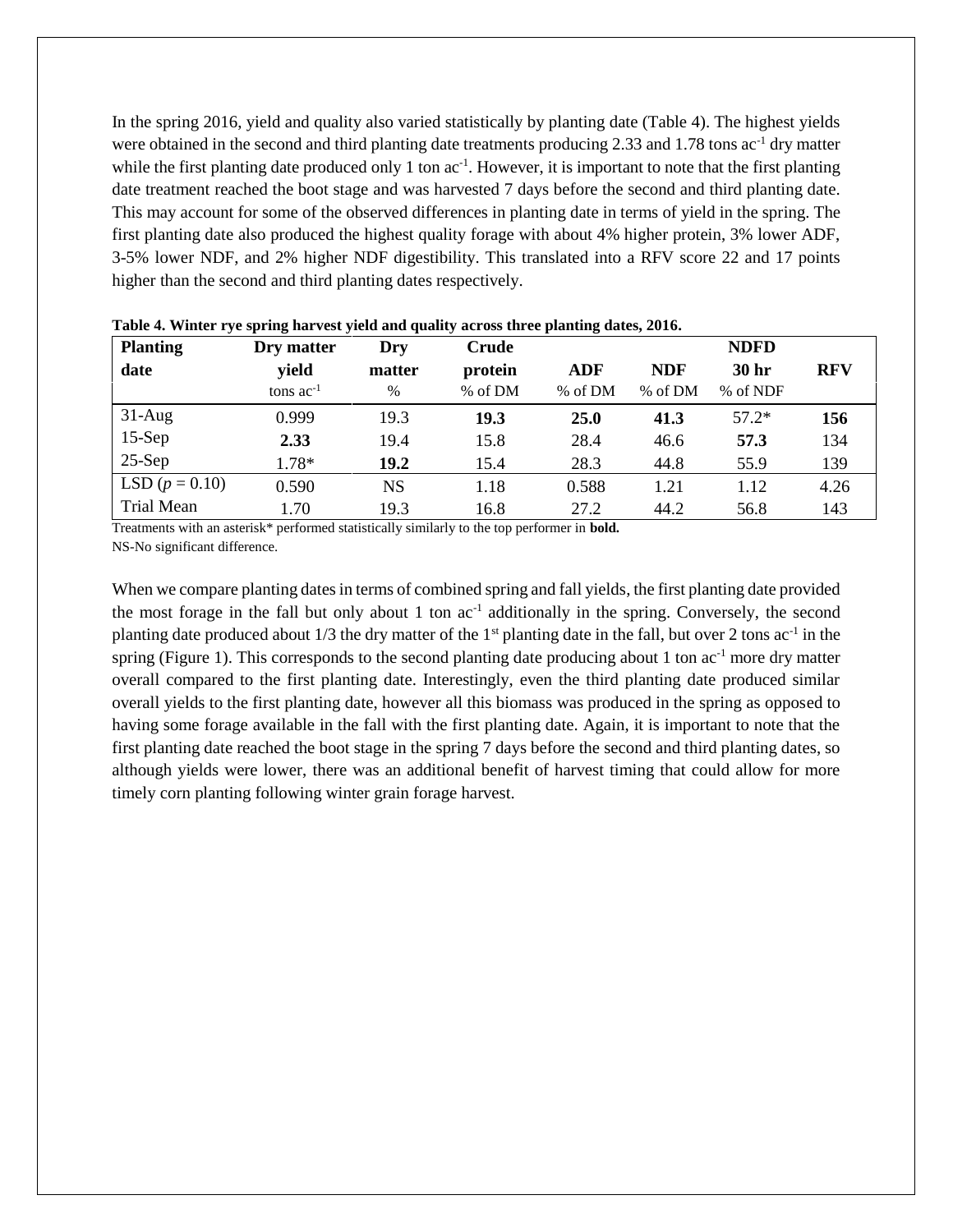

**Figure 1. Combined fall and spring dry matter yield by planting date, 2016.**

Corn silage yield did not differ significantly by cover crop planting date (Table 5). Yields ranged from 22.1 to 24.5 tons ac<sup>-1</sup> with an average of 23.4 tons ac<sup>-1</sup>. These data indicate that no yield penalty was experienced as a result of having a winter grain cover crop prior to a corn silage crop. In this system, where cover crop biomass is largely removed through harvesting or grazing, there is less concern of tying up nitrogen during cover crop decomposition compared to traditional cover cropping systems. Corn populations and number of ears also did not differ significantly by planting date. Populations were low compared to seeding rates but were consistently low across planting date treatments including the control. This was due to excessively dry conditions at the time of planting. It is important to note that harvesting a small grain forage crop prior to growing a corn crop will require more fertility to be added to this field.

| <b>Planting Date</b> | Yield at 35% DM | <b>Population</b>       | Ears           |
|----------------------|-----------------|-------------------------|----------------|
|                      | tons $ac^{-1}$  | plants ac <sup>-1</sup> | ears $ac^{-1}$ |
| Control              | 22.1            | 24866                   | 25289          |
| $31-Aug$             | 23.6            | 27842                   | 27479          |
| $15-Sep$             | 24.5            | 24575                   | 25483          |
| $25-Sep$             | 23.3            | 24829                   | 25337          |
| LSD $(p = 0.10)$     | <b>NS</b>       | <b>NS</b>               | <b>NS</b>      |
| Trial Mean           | 23.4            | 25578                   | 25882          |

**Table 5. Corn silage yield and stand characteristics, 2016.**

Treatments with an asterisk\* performed statistically similarly to the top performer in **bold.** NS-No significant difference.

Corn silage quality did significantly vary by cover crop planting date for some parameters (Table 6). Plots where no cover crop was planted produced corn with the highest TDN, NE<sub>L</sub>, and milk ton<sup>-1</sup>, as well as the lowest ADF and NDF. However for each of these parameters, the control performed statistically similarly to rye planted on 31-Aug or 25-Sep.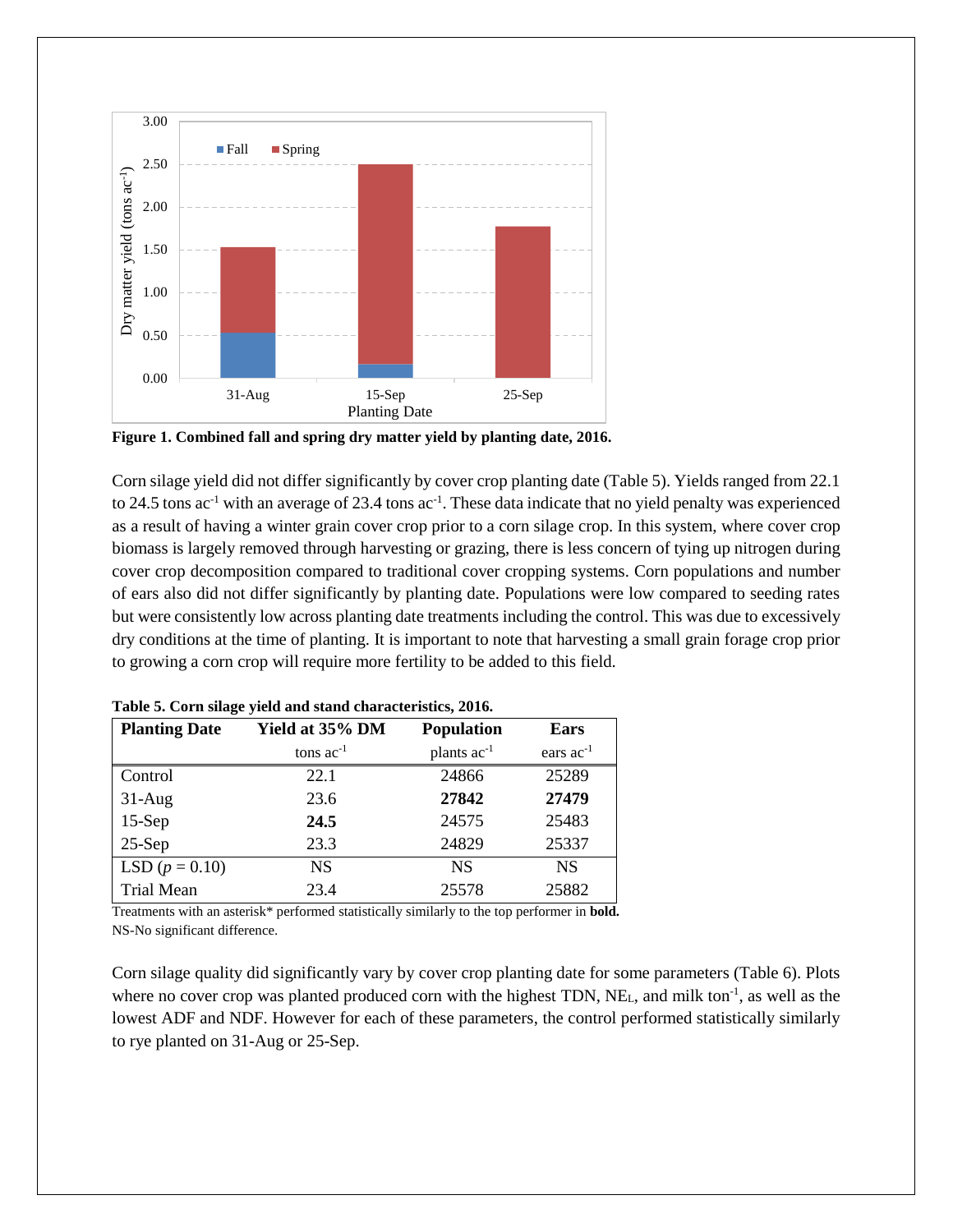|                      |           | Corn silage quality characteristics |            |            |             |            |                 |         |            |
|----------------------|-----------|-------------------------------------|------------|------------|-------------|------------|-----------------|---------|------------|
|                      | Dry       | Crude                               |            |            | <b>NDFD</b> |            |                 |         |            |
| <b>Planting Date</b> | matter    | protein                             | <b>ADF</b> | <b>NDF</b> | 48 hr       | <b>TDN</b> | NE <sub>L</sub> | $ton-1$ | $ac^{-1}$  |
|                      |           | $%$ of                              | $%$ of     | $%$ of     | $%$ of      | $%$ of     |                 |         |            |
|                      | $\%$      | DM                                  | DM         | DM         | <b>NDF</b>  | DM         | Mcal $lb^{-1}$  | 1bs     | <b>lbs</b> |
| Control              | 42.0      | 8.09                                | $21.3*$    | 39.6       | 68.0        | $72.7*$    | $0.720*$        | 3414*   | 26422      |
| $31-Aug$             | 41.0      | 7.96                                | 21.3       | 39.8*      | 68.1        | $72.5*$    | $0.717*$        | 3394*   | 28058      |
| $15-Sep$             | 41.5      | 7.78                                | 22.5       | 42.2       | 67.8        | 71.3       | 0.702           | 3297    | 28332      |
| $25-Sep$             | 42.4      | 7.62                                | $21.9*$    | $40.7*$    | 68.3        | $72.3*$    | $0.714*$        | 3377*   | 27594      |
| LSD $(p = 0.10)$     | <b>NS</b> | <b>NS</b>                           | 0.953      | 1.70       | <b>NS</b>   | 0.759      | 0.009           | 60.6    | <b>NS</b>  |
| <b>Trial Mean</b>    | 41.7      | 7.86                                | 21.8       | 40.6       | 68.1        | 72.2       | 0.713           | 3370    | 27601      |

**Table 6. Corn silage quality across four cover crop planting date treatments, 2016.**

Treatments with an asterisk\* performed statistically similarly to the top performer in **bold.** NS-No significant difference.

#### *Impact of Corn Relative Maturity*

Corn silage yields varied significantly by relative maturity (Table 7). The highest yields were observed in the mid-season corn with a maturity of 92 days which produced 25.7 tons ac<sup>-1</sup>. This was statistically similar to the long-season corn with a maturity of 107 days which produced 23.3 tons ac<sup>-1</sup>. The short-season corn only yielded 21.2 tons ac<sup>-1</sup>, about 2 tons less than the trial average. Populations and number of ears did not vary significantly across the corn maturities.

#### **Table 7. Corn silage yield and stand characteristics, 2016.**

| <b>Relative Maturity</b>  | Yield at 35% DM | <b>Population</b> | Ears           |
|---------------------------|-----------------|-------------------|----------------|
|                           | tons $ac^{-1}$  | plants $ac^{-1}$  | ears $ac^{-1}$ |
| Short (86 Days)           | 21.2            | 25156             | 26354          |
| Mid (92 Days)             | $25.7*$         | 26272             | 27198          |
| Long $(107 \text{ Days})$ | $23.3*$         | 25156             | 24094          |
| LSD $(p = 0.10)$          | 2.93            | NS                | NS             |
| Trial Mean                | 23.4            | 25578             | 25882          |

Treatments with an asterisk\* performed statistically similarly to the top performer in **bold.** NS-No significant difference.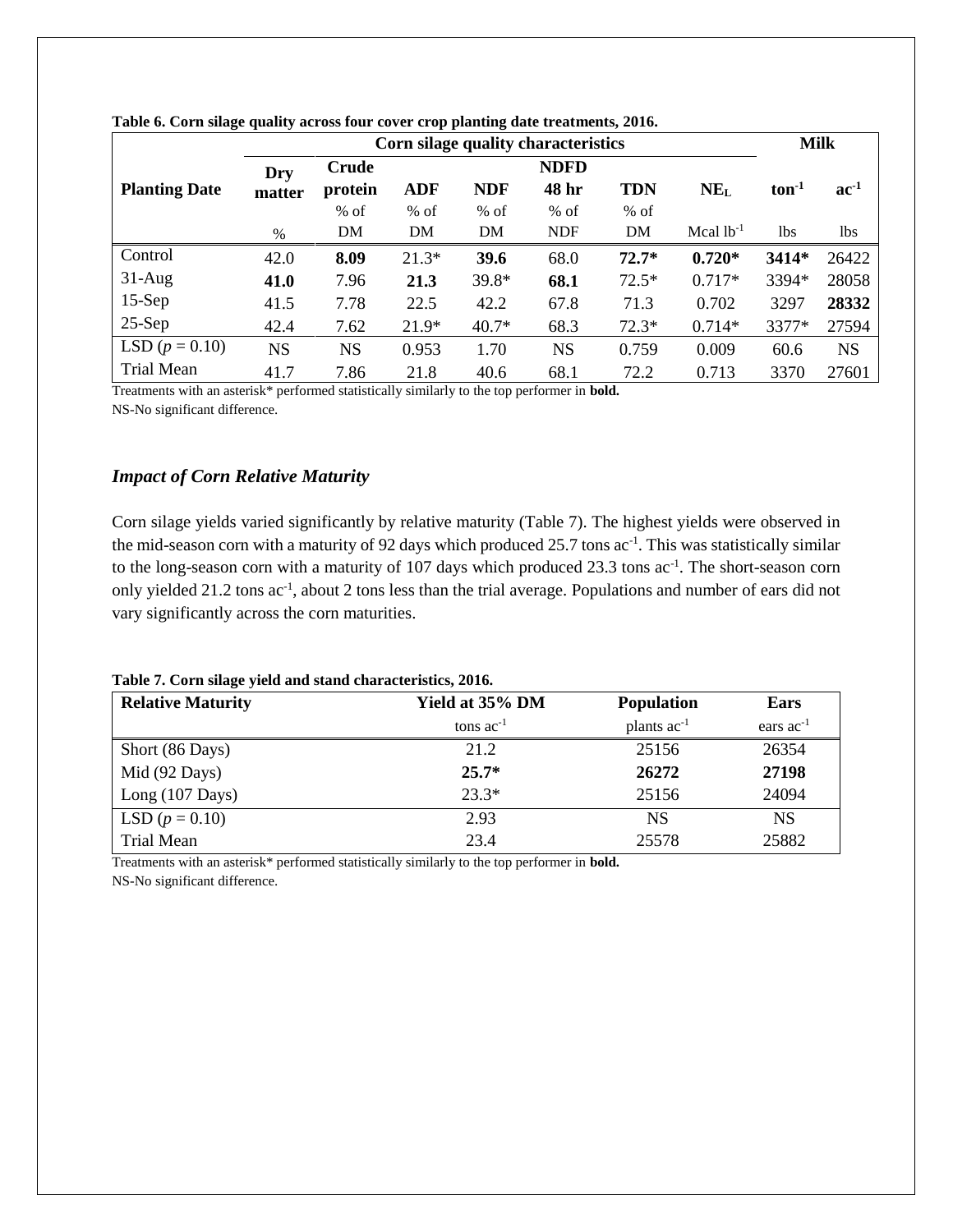Corn quality also varied significantly across corn maturity treatments (Table 8). Dry matter ranged from 38.7 to 43.6%. As expected dry matter decreased with increasing maturity, however the short and midseason corn treatments had statistically similar dry matter levels. This indicates that, at the time of harvest, the short and mid-season corn treatments had dried down to similar levels while the long season corn had dried significantly less. All corn maturities reached adequate dry matter levels for proper ensiling. Corresponding to yield performance, the mid- and long season corn treatments produced corn with the highest projected milk yield in terms of lbs milk  $ac^{-1}$  which were 30,352 and 27,584 lbs  $ac^{1}$  respectively. Corn maturities performed consistently in terms of NDF, TDN, NE<sub>L</sub>, and milk ton<sup>-1</sup>. Protein was highest in the long season corn treatment with 8.20% which was statistically similar to the short season corn. ADF was the lowest in the mid-season corn with 20.7%, 2% lower than the short and long season treatments. NDF digestibility was highest in the mid-season treatment of 68.5%, similar to the long season treatment.

| Table 8. Corn silage quality across three corn maturity treatments, 2016. |         |         |            |             |                                     |            |                 |             |           |
|---------------------------------------------------------------------------|---------|---------|------------|-------------|-------------------------------------|------------|-----------------|-------------|-----------|
|                                                                           |         |         |            |             | Corn silage quality characteristics |            |                 | <b>Milk</b> |           |
| <b>Relative</b>                                                           | Dry     | Crude   |            |             | <b>NDFD</b>                         |            |                 |             |           |
| <b>Maturity</b>                                                           | matter  | protein | <b>ADF</b> | <b>NDF</b>  | 48 hr                               | <b>TDN</b> | NE <sub>L</sub> | $ton-1$     | $ac^{-1}$ |
|                                                                           | %       | % of DM | % of DM    | % of DM     | % of NDF                            | % of DM    | Mcal $lb^{-1}$  | lbs         | lbs       |
| Short (86 Days)                                                           | $43.6*$ | $7.78*$ | 22.3       | 40.6        | 67.3                                | 71.8       | 0.710           | 3347        | 24868     |
| Mid (92 Days)                                                             | $42.8*$ | 7.60    | $20.7*$    | <b>39.9</b> | $68.5*$                             | 72.3       | 0.713           | 3376        | 30352     |
| Long $(107 \text{ Days})$                                                 | 38.7    | $8.20*$ | 22.3       | 41.2        | $68.4*$                             | 72.4       | 0.716           | 3389        | 27584*    |
| LSD $(p = 0.10)$                                                          | 1.32    | 0.491   | 0.826      | <b>NS</b>   | 0.685                               | <b>NS</b>  | <b>NS</b>       | <b>NS</b>   | 3529      |
| Trial Mean                                                                | 41.7    | 7.86    | 21.7       | 40.6        | 68.1                                | 72.2       | 0.713           | 3370        | 27601     |

Treatments with an asterisk\* performed statistically similarly to the top performer in **bold.** NS-No significant difference.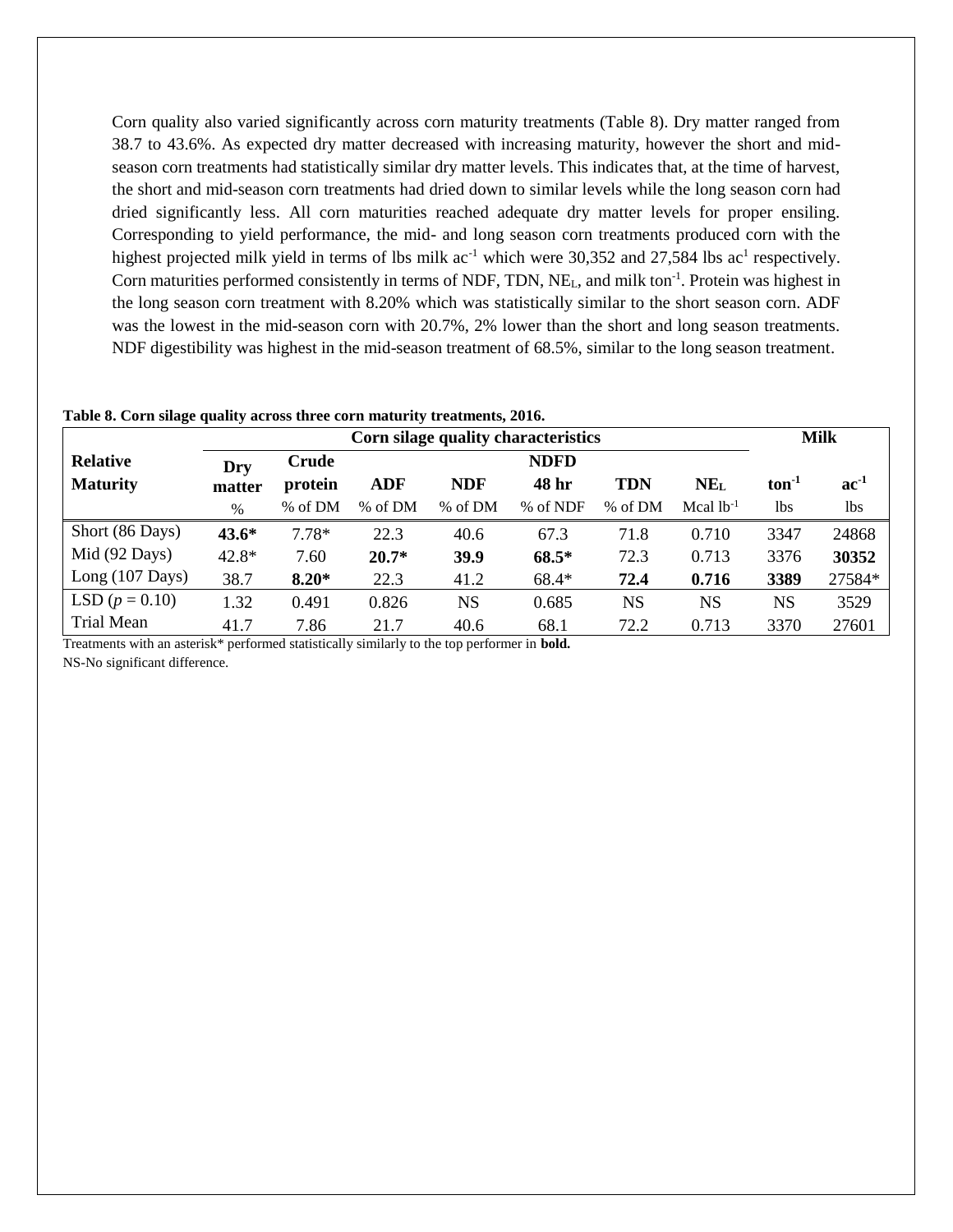